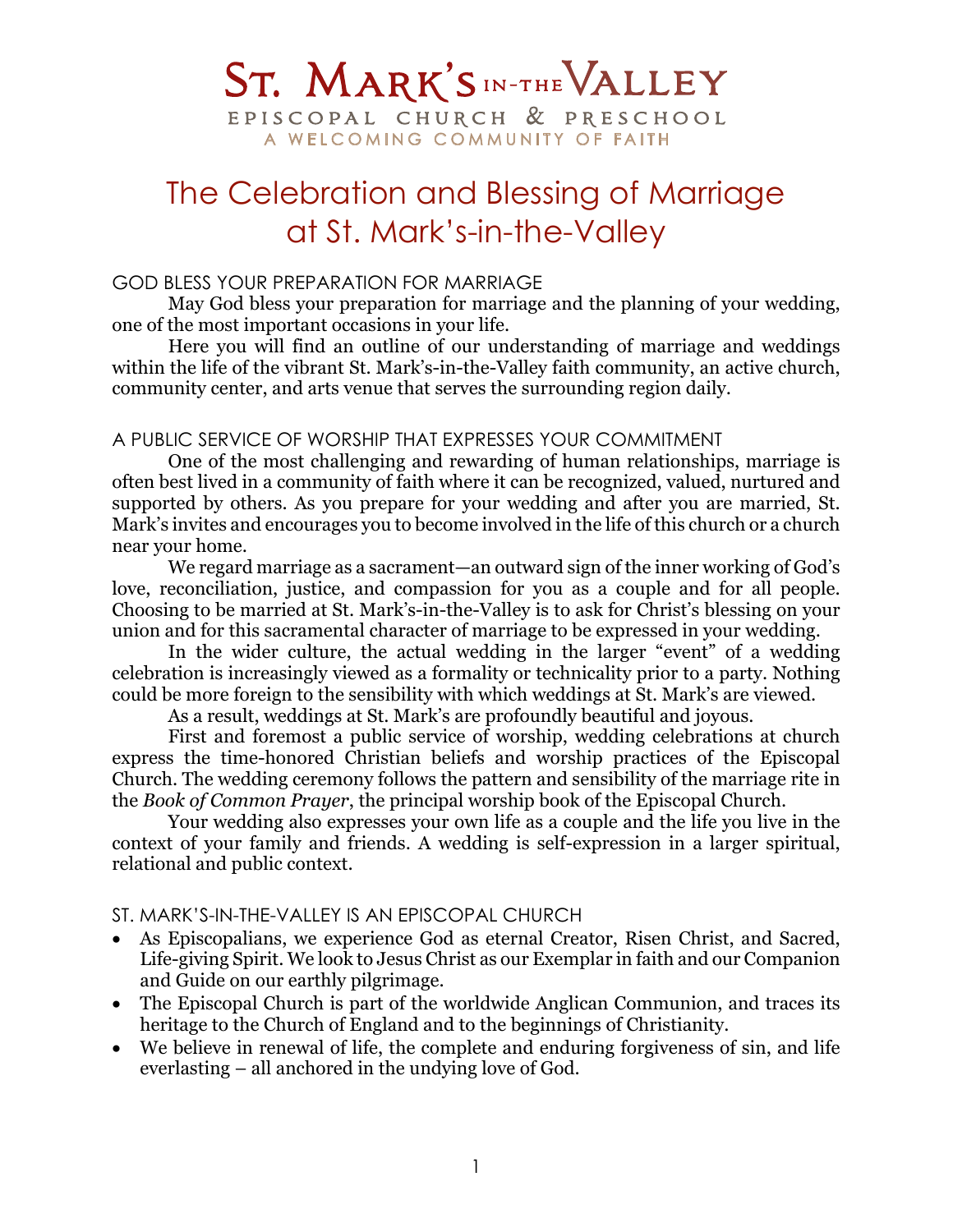- The Bible is central to our identity and worship. We recognize that all texts, including sacred texts, are necessarily interpreted by their translators and readers, and thus commit to reading scripture critically and prayerfully in community.
- Our worship retains ancient structure and traditions now expressed in contemporary forms and celebrated in many languages.
- Our worship and our main patterns of thought about living as Christians in the world are drawn from our reflective and continual use of the *Book of Common Prayer*. Additional liturgical texts that are resonant with the shape of worship found in the *Book of Common Prayer* enrich our worship life.
- Lay people exercise essential and substantive roles in the ministry and governance of our church.
- Both women and men, including those who are married, are eligible for leadership as ordained ministers in the roles of deacon, priest and bishop.
- We see Baptism as a celebration and acceptance of the loving bond that God extends to every human being. Any person is welcome to be baptized at St. Mark's.
- Holy Communion may be received by all persons, not only members of the Episcopal Church.
- We affirm that marriage and similar committed relationships are unconditional, mutual, exclusive, faithful, and lifelong. Episcopalians also recognize that there is grace after divorce and do not deny the sacraments or any of the ministry of the church to those who have been divorced.
- We strive to love our neighbors as ourselves and to respect the dignity of every human being.
- We recognize that we are imperfect as individuals and that our endeavor to live as a faithful church community is imperfect.
- People are welcome to all of the sacraments, including marriage, without regard to gender identity or sexual orientation.
- We welcome those of other Christian denominations, other faiths and those who do not see themselves as people of faith to full participation in our services and community life.
- We affirm that issues such as birth control are matters of personal, informed, prayerful conscience.
- We recognize that God is active in what we experience and understand as an abundant, multi-cultural and multi-religious world. Often we benefit and grow from spiritual practices and insights that have originated within other religious or spiritual paths.
- Within our faith community, we celebrate our unity in Christ while honoring our differences, always putting the work of love before uniformity of opinion.
- Generally speaking, we are positive, rational, mystical and relational connected with God, within ourselves and with others.
- All are welcome to find a spiritual home in the Episcopal Church.

## PREPARING FOR YOUR WEDDING AND YOUR MARRIAGE

We want to help you to prepare for your wedding on **both a practical level and in terms of what is substantively happening in your lives individually and in**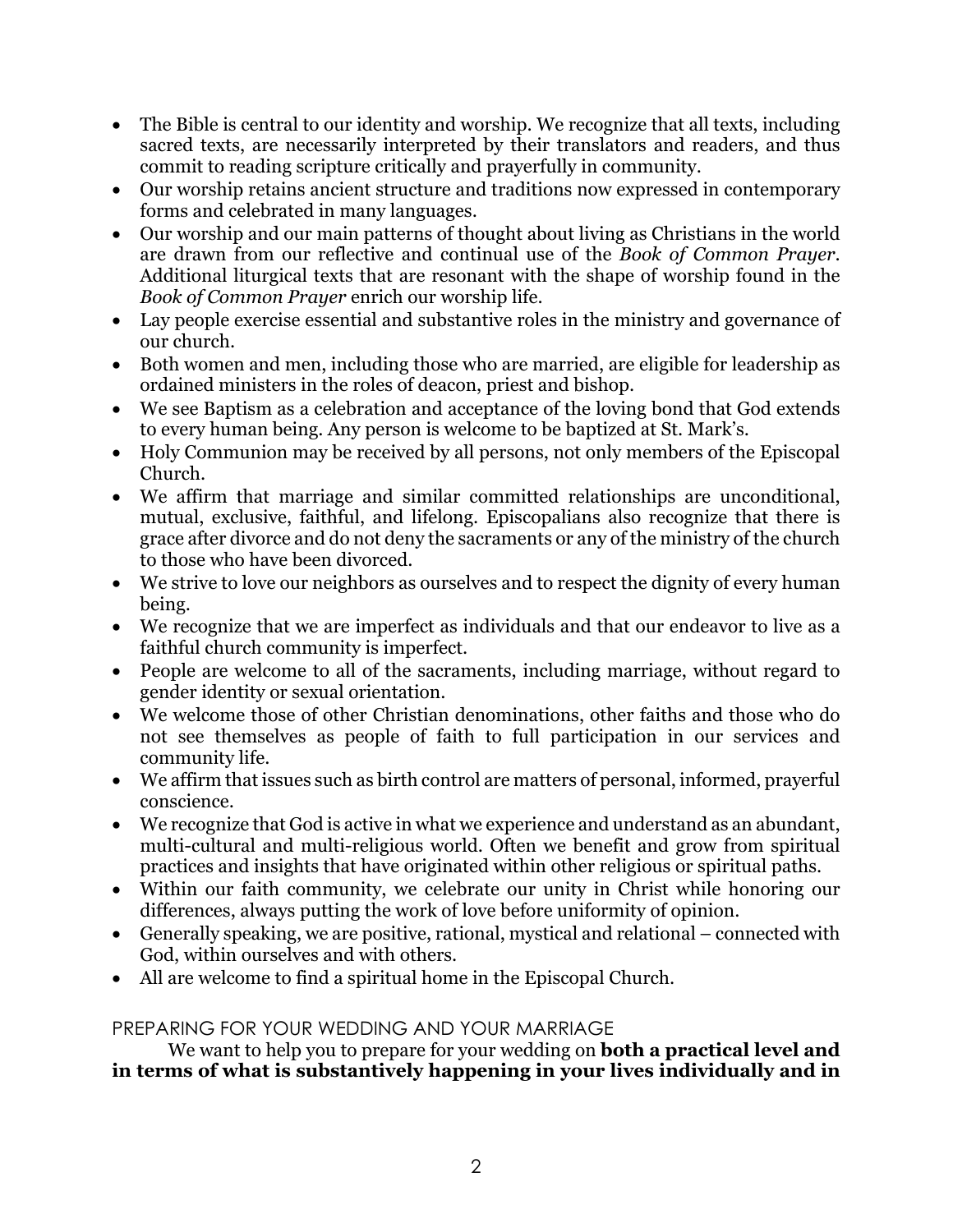**your life together** at your wedding. We care that attention also be focused on your marriage and your preparation for your future together.

In reviewing this booklet, you will see attention to many pragmatic details. The conversations we will have in preparing for your wedding will reach beyond those details. Don't be misled by these initial considerations; we know they are mostly not at the heart of the matter when it comes to your wedding and your marriage.

## **Contacting St. Mark's and scheduling your wedding date**

If you continue to be interested in the celebration and blessing of your marriage at St. Mark's-in-the-Valley, **please complete the online "Wedding Inquiry."**

We will contact you in response and schedule an initial conversation with the priest who will officiate at your wedding. During that meeting, the date of your wedding will be set and held on our parish calendar for two weeks.

Following the initial meeting, it will be time for you to complete the full wedding information request and, if you are not a member of St. Mark's, to offer a deposit donation of \$500. (There is further information about donations on page 12. St. Mark's is able to do its work in the world because of the ongoing generosity of its members and others who support what we do.)

## **The State of California requires:**

## • **A valid marriage license**.

You have to get a valid California marriage license in order to be married at the church, or elsewhere. You do not need to be a California resident to marry in California. Your license may be from any county in California. Please consult your local county clerk's office for the requirements for obtaining the license, their hours of operation, etc. (the information is usually available online). Be prepared to apply in person, as a couple. Licenses are valid for 90 days from the date of issuance. You are encouraged to obtain the license well before the wedding day, as this will ease the burden of the tasks you are completing in the days immediately preceding your wedding date. **Please bring your license to the wedding rehearsal.**

If you have been married previously, the state will ask you to present proof of the end of your previous marriage (dissolution, divorce, annulment or death).

## **The Episcopal Church asks:**

- That both parties have the right to marry according to the laws of the State and consent to do so freely.
- That at least one of the parties to the marriage be a baptized Christian.
- Two witnesses to attest to the wedding ceremony.
- Premarital conversation and preparation (see below).
- Signing of the Declaration of Intention (text available online or from the priest).
- Signing the parish register with the priest.
- If there has been a previous marriage, a record of dissolution, divorce, annulment or death, and evidence of provision for any minor children.
- If your ceremony is a Blessing of a Civil Union, you will be asked to show a certified copy of your marriage license.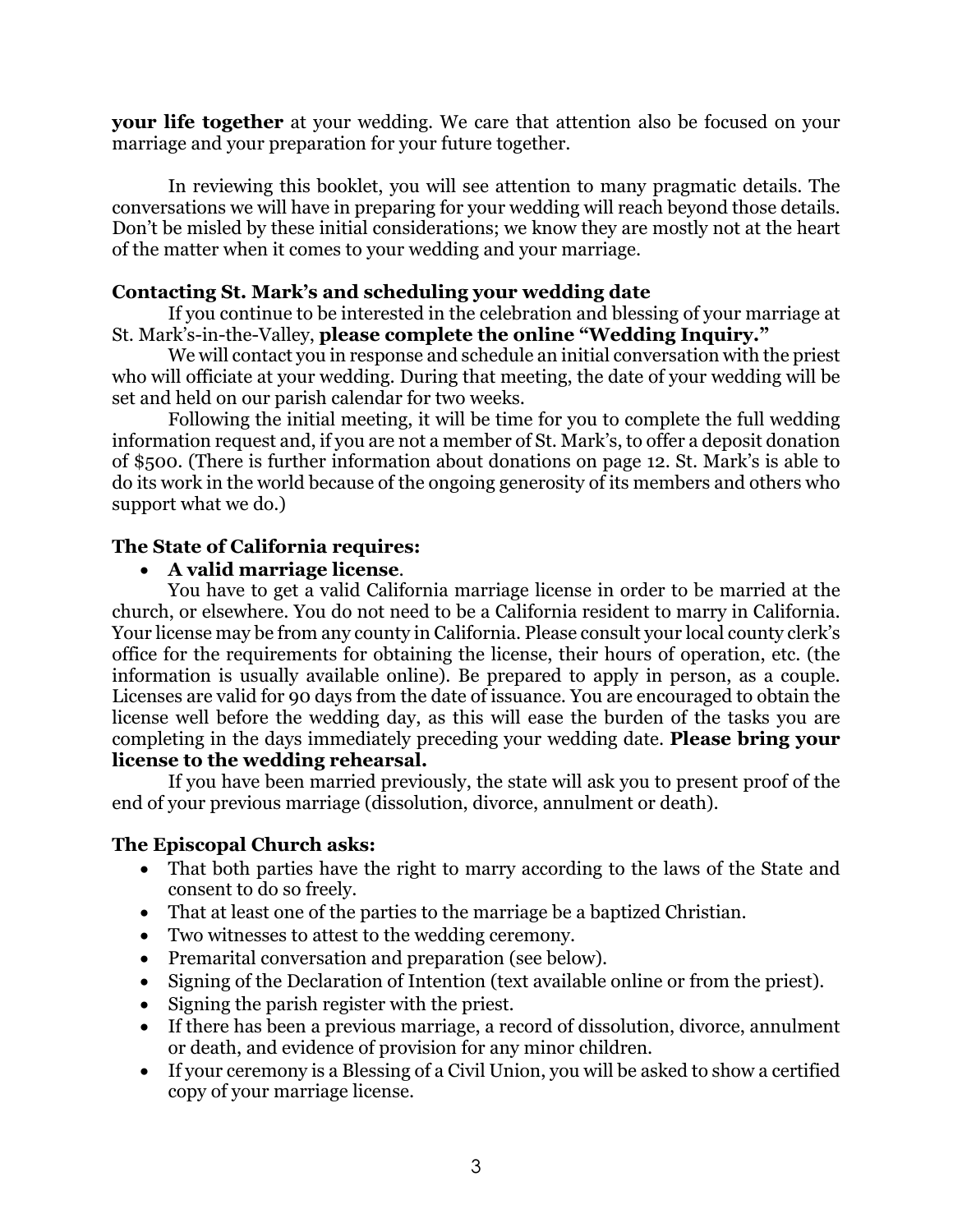#### **Premarital Conversation and Preparation**

Please plan several sessions, typically 3-4, of premarital conversation and preparation with the priest.

These sessions provide time for you and the priest to become acquainted; plan the wedding ceremony; discuss the meaning of marriage; discuss the strengths and challenges of your relationship; and connect more deeply to the life of the church.

These conversations are **not evaluative or determinative** in terms of your decision to be married. The aim is to open the richness of the experience of marriage and to give you a clear sense of your strengths as a couple as you move into the future together.

The priest will offer a relationship inventory that will help you consolidate your understanding of your relationship and will help you see clearly your strengths and what each of you contributes to what "works" for you as a couple. You complete the inventory confidentially online and then meet with the priest who assists you in interpreting and discussing the report generated by the program from your responses.

These sessions are scheduled at the mutual convenience of you and the officiant.

Couples who reside outside the Santa Ynez Valley region may be able to have some of their preparation conversations near their home with another priest or counselor. The priest may be able to help with making a connection.

#### THE PEOPLE AT ST. MARK'S WHO SUPPORT YOUR WEDDING

Several members of the church, lay and ordained, clergy, staff and volunteers will play roles in the planning and presentation of your wedding.

The Community Programs Assistant, **Silvia Lucatero**, is typically your first point of contact. She will receive information you provide and review the calendar to schedule your wedding rehearsal and the ceremony itself. She will be a point of contact for some logistical details.

The clergy officiant (priest), **The Rev. Randall Day**, will serve as your primary support as you move forward with your planning and preparation, engage in premarital conversations, and work out the details of your ceremony. The priest will conduct the rehearsal, and, on the wedding day, will guide the service. The priest will guide the work of the musicians, the florist, the photographer/videographer and others.

The Director of Music and Organist, **Beverly Staples**, will assist you with music planning and will guide you in the choice and coordination of any outside musicians. She will also provide the music for your wedding ceremony, should you choose to have organ and/or piano music.

Additionally, a dedicated team including our Altar Guild, administrative staff, and custodial staff all contribute to assuring your wedding fulfills the high standards we have for all church events.

#### **About Wedding Planners and Consultants.**

Many couples find it helpful to employ an outside wedding planner or consultant to help them plan the reception and many other arrangements that are often made in the months and weeks leading up to a wedding. If you choose to employ a professional wedding planner or consultant, that person can be of considerable assistance to you in coordinating many of the details surrounding your celebration.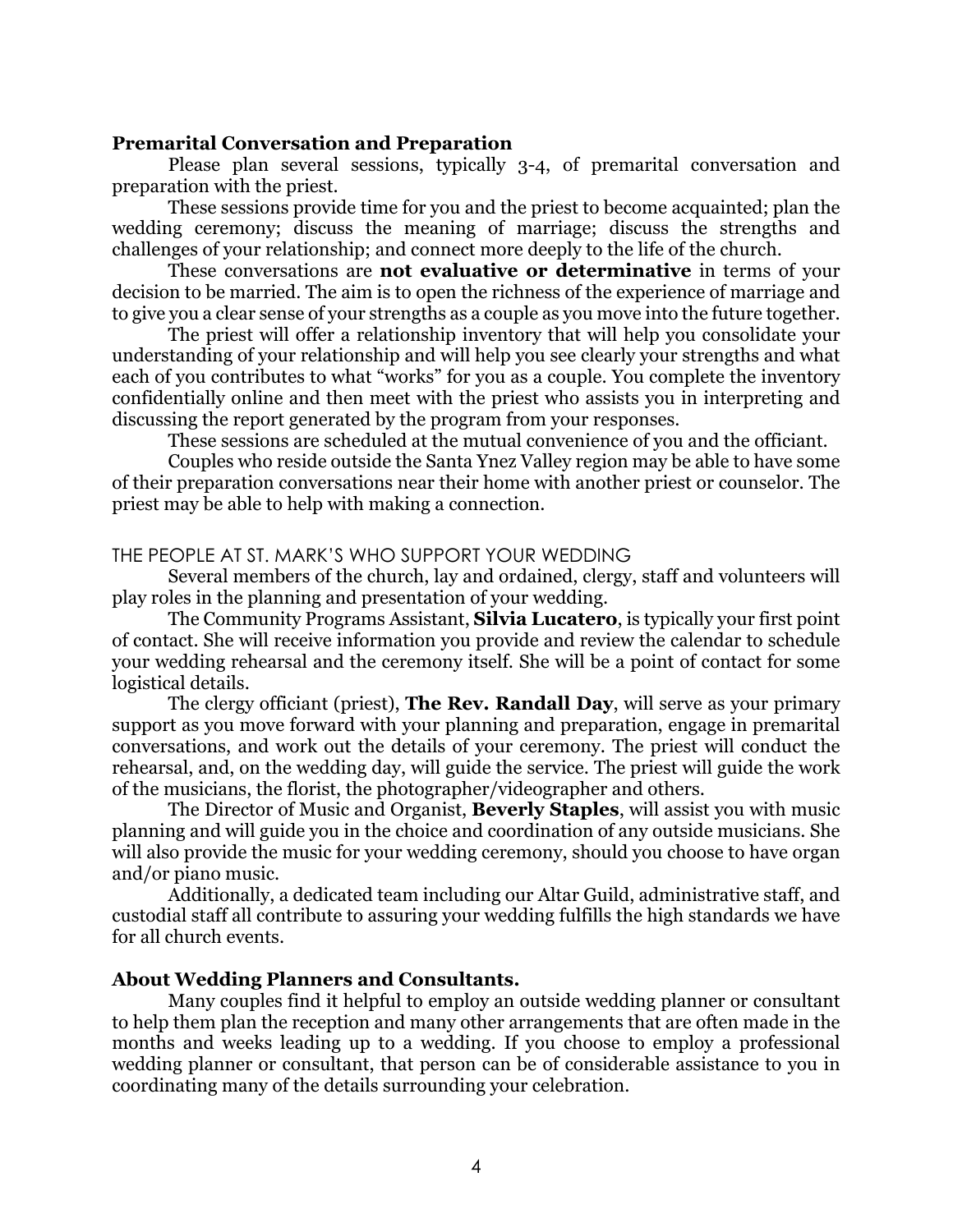The priest and others at St. Mark's are available to discuss ways to provide smooth transitions from and to events before and after the wedding ceremony at the church with your wedding planner.

The priest is responsible for all arrangements at St. Mark's concerning the ceremony: the music, the seating, photography/videography, movement and placement of participants, the start of the ceremony, lighting, sound and flowers. The wedding planner is welcome to attend the rehearsal, and the priest may consult with her or him to designate certain mutually-agreed functions, though she or he has no set role during the rehearsal or the wedding ceremony itself.

St. Mark's can offer you referrals to wedding planners with whom we have worked in the past.

## THE CHURCH BUILDING

The church with the chapel **accommodates 220-250 guests**, the chapel alone can seat 30. Once your wedding ceremony is planned on the parish calendar, no other activities will be scheduled in the church at the same time. Photographs of the church interior and exterior are available on our website. The church is not air-conditioned. Though it is well-insulated, mid-afternoon on a summer day can be very warm in the church. On summer days, either 10 am or 4 pm or after are the best times to schedule your ceremony.

## **Construction and repairs**

Historically and theologically, churches are like a living organism; they grow and are continually under construction and renovation. Because this upkeep is an ongoing process, it is possible that your ceremony will be scheduled at a time when repairs are being done – though **we intend to do them when weddings are not scheduled**. We will alert you of known, scheduled work. However, we cannot always predict the location of scaffolding or other equipment many months in advance or when repairs become necessary on an emergency basis. Please recognize that your wedding may fall at one of these times. In such a case, we can advise you on good places to take pictures and how to best maximize the space or minimize the impact.

#### **The Church is "open" during weddings**

Because our tradition considers a wedding "an act of public worship," the church remains open during wedding ceremonies.

#### **Art Installations**

St. Mark's supports the arts in our region: visual, dramatic, musical, and performing. St. Mark's-in-the-Valley hosts art installations throughout the year. Art installations will remain "installed" during wedding ceremonies

#### THE GENERAL FRAMEWORK FOR WEDDINGS

As you probably realize, this framework has been formed by the experience of hundreds and hundreds of weddings over many years, as well as our constant concern for the importance of your wedding, your safety and that of your guests.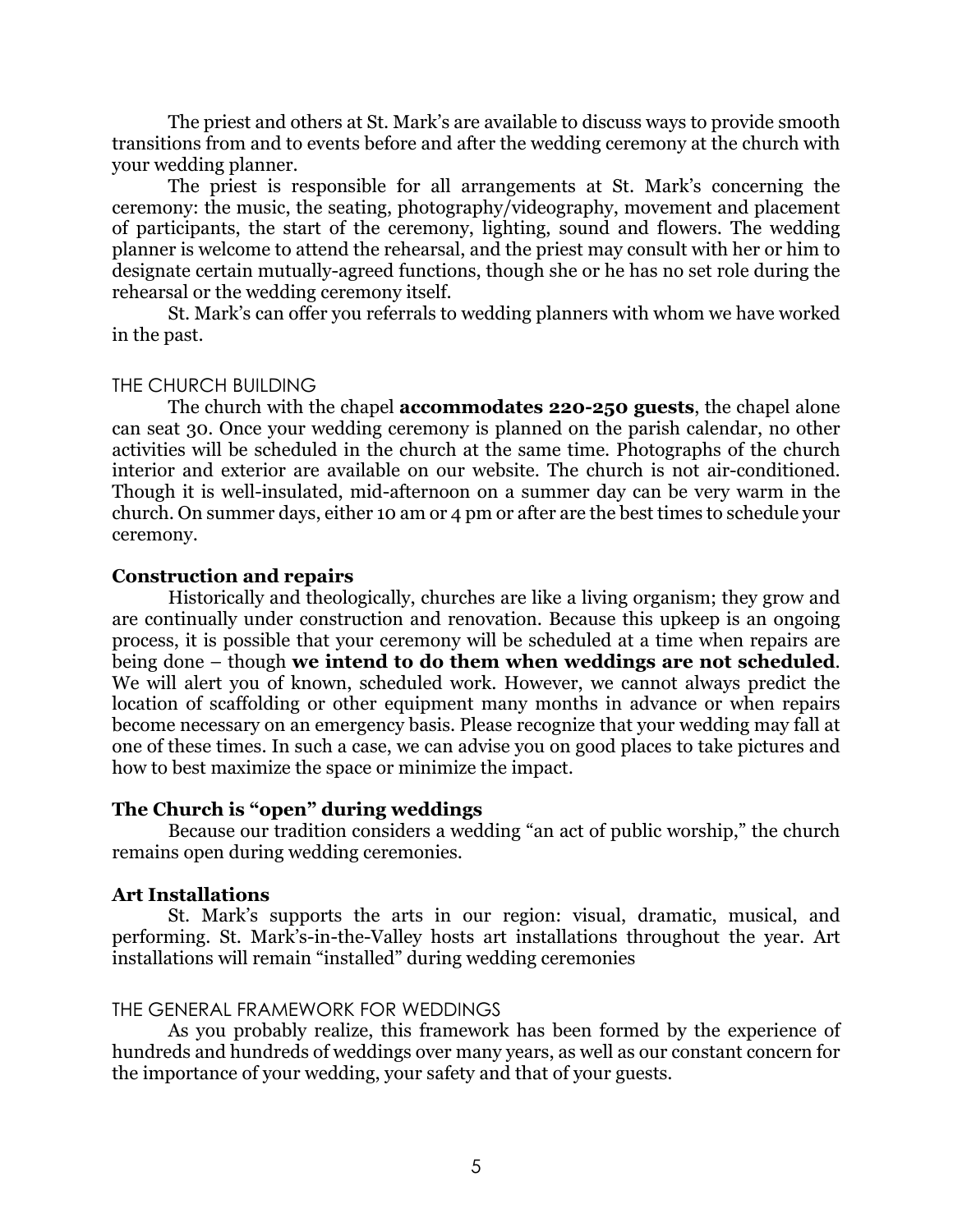#### **Scheduling weddings**

The canons (church bylaws) of the Episcopal Church require at least 30 days advance notice of a wedding and St. Mark's prefers a minimum of 90 days to complete the pre-marital preparations described here.

Wedding ceremonies are **most often scheduled on Saturdays**; starting times available for Saturday weddings are 10 am through 1 pm and 4 pm through 6 pm. In certain cases, weddings may be scheduled on weekdays (Monday through Friday) subject to availability on the church calendar.

St. Mark's does not schedule weddings on Sundays, on any day in the season of Lent or in Holy Week (4o days before Easter). We generally do not schedule weddings during the month of December (the season of Advent).

#### **Who may be married at St. Mark's-in-the-Valley?**

The Episcopal Church asks that at least one member of the couple be a baptized Christian. It is not necessary to be a member of the parish congregation, or to be an Episcopalian, to be married at St. Mark's-in-the-Valley.

Divorced persons may be married in the Episcopal Church. You will be asked to show a certified copy of your divorce decree(s) (a pdf is fine) and evidence of provision for any minor children. If you do not have a certified copy of your divorce decree, please request one from the county clerk or recorder in the county in which the divorce decree was issued and recorded (this will likely be useful beyond this purpose for St. Mark's). The priest will ask for the blessing of the Bishop, a pastoral gift that affirms your freedom from previous vows as you enter new ones. There is **no process of judgment or scrutiny** to receive this blessing as in the Roman Catholic Church or other denominations. A minimum of 60 days is required for the necessary communication.

## **The Blessing of a Civil Marriage**

If you have already been married in a civil ceremony, you may have your marriage blessed in the church. The service is very similar to the marriage service, with some minimal changes in wording. The ceremony may be very simple, or may involve all the elements of a wedding. Please show a certified copy of your marriage license.

## **Marriage without regard to gender identity or sexual orientation**

St. Mark's-in-the-Valley welcomes all people to all of the sacraments, including marriage, without regard to gender identity or sexual orientation. All couples are treated equally by the Church, as they are equally loved by God.

#### **Who may officiate?**

The priest and Rector of St. Mark's, **The Rev. Randall Day**, typically officiates at weddings. In rare circumstances, the Rector may invite another priest of the Episcopal Church to officiate. Also, in rare circumstances, an ordained minister of another denomination or faith tradition will be invited to participate in a service at which the Rector is officiating, perhaps offering a reading, prayer, or remarks during the service. In all cases, the Rector presides at the declaration of consent, the exchange of vows (including the blessing and giving of rings), and the blessing of the couple. We ask any invited assisting or visiting clergy to consult well before the ceremony.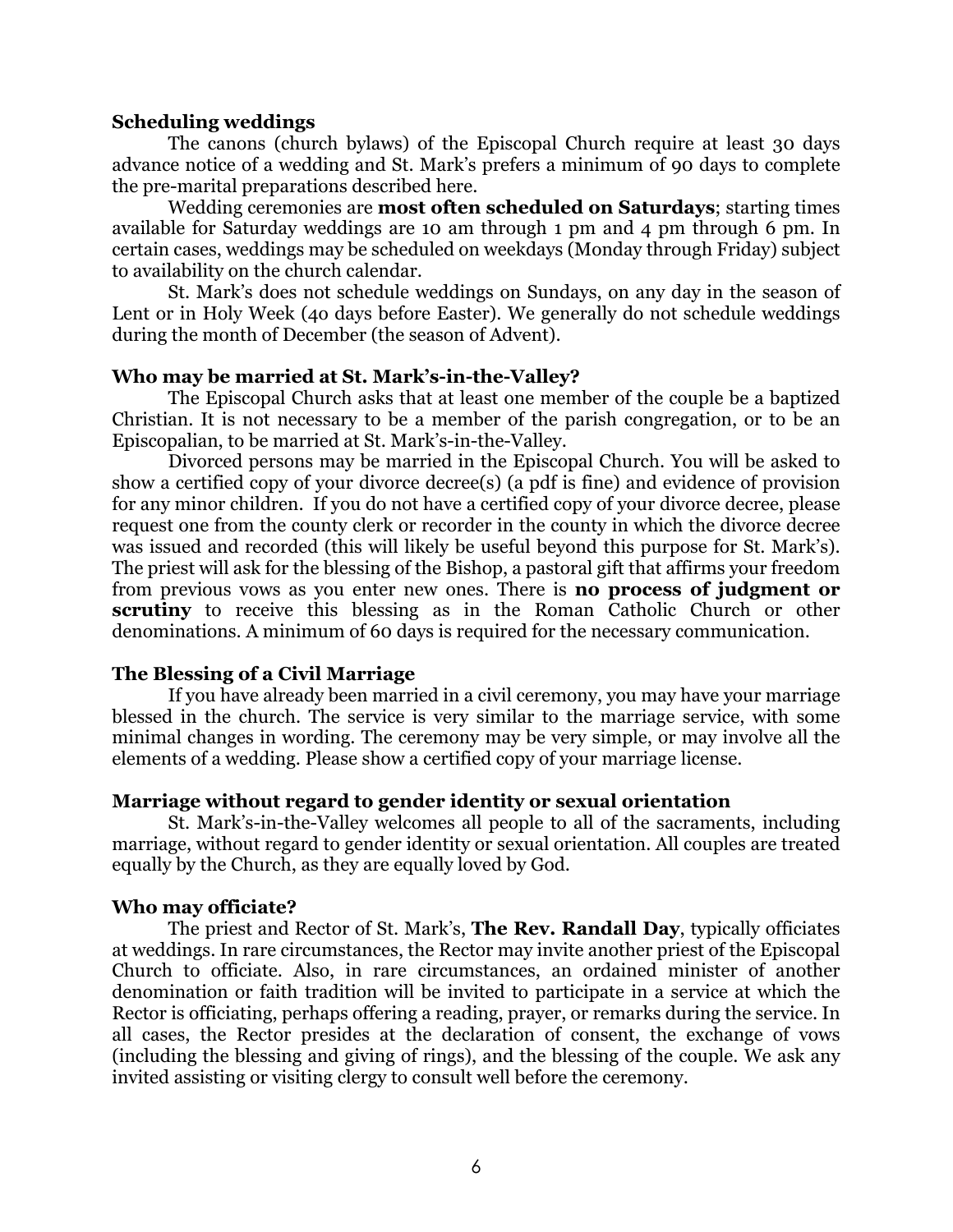#### YOUR CEREMONY

In discussing your vision of your wedding, it is sometimes a challenge to both focus on the in-depth significance of a wedding and marriage generally while having life-long impressions of what a wedding is from media and literary sources. Also, family members and friends often are very free with suggestions of what a couple "has to do" on their wedding day for it to be "the best day of your life." The priest and the church staff will work with you to hone and realize your essential vision with their extensive experience of having planned many weddings in a variety of settings as well as in this particular space and within the rich liturgical tradition of the Episcopal Church.

#### **Most important: your vows**

The one substantial thing that you as a couple do on your wedding day, the essential act that makes a wedding a wedding, is **saying your vows**: making clear and life-long promises to one another. Saying your vows, specific and all-encompassing, are the means through which you become married. All else that becomes part of your wedding (guests, music, readings, honor attendants, special clothes, a reception and so on) is arranged around the heart of what you do on your wedding day: making your explicit, enduring promises.

The priest will show you the pattern of time-honored vows and some different ways in which vows can be worded. The goal is to state your promises to one another in a way that frees you for future growth as individuals and as a couple. Another way to look at it is to say vows that will be equally true on your wedding day as on your  $10^{th}$ ,  $20^{th}$ ,  $30^{th}$  and all other anniversaries.

**Many couples want to speak during their wedding in their own words.** While this is sometimes referred to as "writing our own vows," this part of the ceremony can be incorporated in sharing a "wedding letter" to your beloved, followed by an enduring and encompassing vow like the one in the marriage liturgy. If you do want to speak in your own words during your wedding, please discuss this interest with the priest who will assist you in incorporating it into your wedding.

## **Planning your own wedding (not someone else's)**

Weddings vary a great deal and many different weddings can be equally good. We suggest a goal of having your own wedding, not someone else's. A wedding can become overly elaborate or acquire elements that one doesn't really want or care about (can can be very costly). Perhaps a friend, a family member or a vendor says, "you have to do this." In truth, having a simple wedding with a solid liturgy at its center is often the most elegant and meaningful wedding. Sometimes a very elaborate wedding fits perfectly – as long as it is "yours."

## **The best day of your life?**

Occasionally people feel under pressure to have "the best day of your life." Ideally, a wedding opens the door to many better days that wouldn't have been possible without the committed presence of your beloved in this singular relationship. Yes, your wedding day is very special to you, your family, your friends and in the life of the church. It doesn't have to be burdened to be "the best day ever."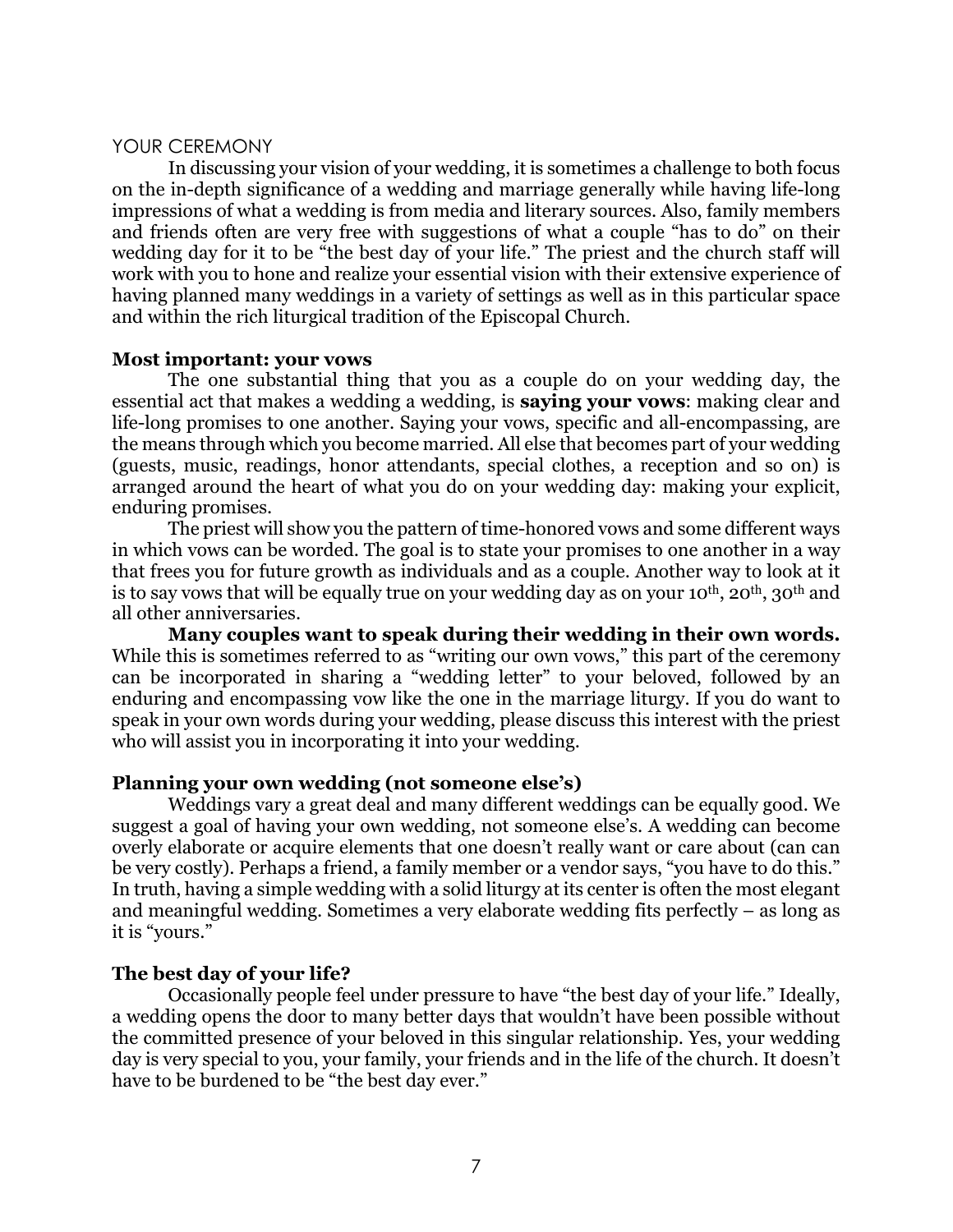## **Initial questions for planning your wedding**

Some initial questions will help you in your first stages of planning and location choice:

How many guests do you anticipate having?

How many people do you want to have in your wedding party?

Would you like your ceremony to include the Holy Eucharist (communion)? St. Mark's-in-the-Valley has an open table policy, which means that all persons are invited to receive the bread and wine (or simply a blessing, if they choose) at Communion. Occasionally, only the couple or the wedding party receive communion.

With the Eucharist (communion) the service is typically 45 minutes long, without, it is around 30 minutes. The service can be lengthened with additional readings, prayers and music, if you choose.

Would you like organ and/or piano music (included in your donation)? Outside musicians (additional cost)?

Which biblical readings do you find meaningful and how many would you like to include in your ceremony? A document with suggested readings is available on our website. Additional readings not from scripture are sometimes appropriate and included, in addition to a biblical reading or readings. The New Revised Standard Version of the Bible is the text used for scriptural readings. If you are having Communion, one reading from the Gospels is included.

#### **The text of the marriage ceremony**

The text of the marriage ceremony is based on the liturgy: *The Celebration and Blessing of a Marriage* found beginning on page 422 of the 1979 *Book of Common Prayer* of the Episcopal Church.

The priest will share with you some variations of the wording of that ceremony and some alternative prayers that can be incorporated in the shape of that liturgy.

Of course, weddings for same-gender couples use a version of the ceremony that is appropriately worded.

During the pre-marital meetings, the priest will give you a copy of the service and the various alternatives.

#### **Music for your ceremony**

Wedding music plays an important role in helping friends, family, and the couple celebrate the blessing of marriage, combining both the joy and sacredness of the event. In choosing music, please keep in mind that the choices should reflect not only your relationship as a couple and with God, but also be suitable for the entire community you have invited to gather. There is a broad variety of music to choose from.

To help you discover just the right combination of music (and additional musicians if you so choose) for your wedding, please plan to spend time with our Director of Music, **Beverly Staples**, who will be happy to **meet with you** personally, **exchange ideas** about your service, **play through some selections**, and **help you put it all together**.

#### **Choosing who will play your music**

Typically, the church provides music and musicians for weddings. St. Mark's is blessed by being able to offer our two significant instruments: a 22-rank Schoenstein pipe organ, built for this church, and a Steinway grand piano. Other instruments in addition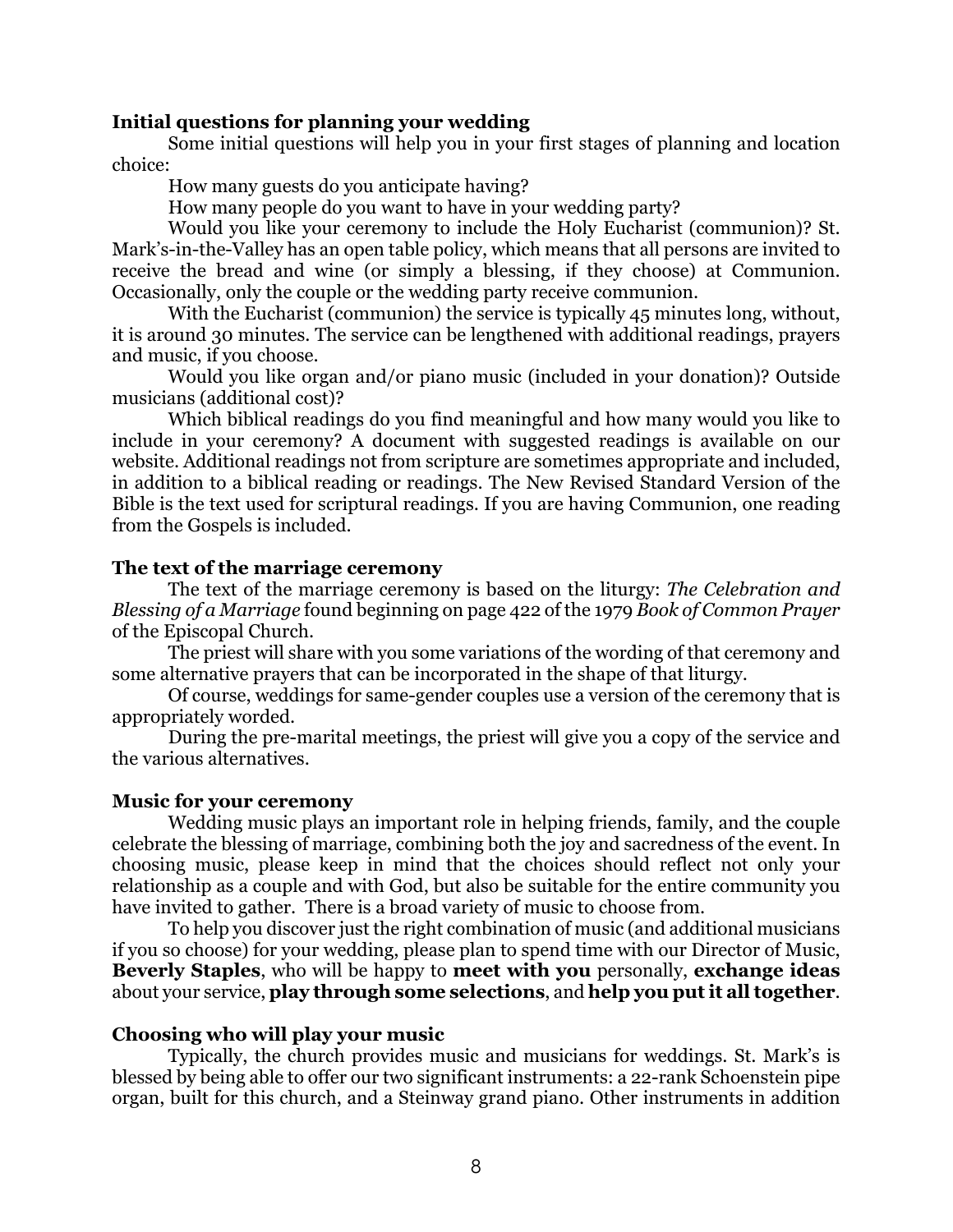to the organ may be used. Flute, harp, trumpet and string ensembles are among the most popular and fitting with the church's acoustics.

The church maintains a relationship with fine vocal soloists, including **Nichole Dechaine**, our Director of Vocal Music, choirs and other musicians in the area. The church can assist in arranging such musicians when they are requested.

Recorded music is not in line either with our ethos or the church's resonant acoustics.

Please discuss any outside musicians with the Director of Music no later than two months in advance of the ceremony. Use of outside musicians will generally require an additional rehearsal with our organist/pianist. The rehearsal typically takes place the day of the rehearsal or ceremony and an additional donation for that time is appropriate. Should you wish to have Choral Music, please discuss the possibility with the Director of Music two months in advance.

Musicians, including the church organist, will not necessarily be present at the wedding rehearsal.

## **The Bell**

Following or during the procession out, the church bell may be rung for 3-5 minutes. Please indicate to the priest if you would like this additional element. It can be run either automatically or swung (by a family member or friend) using the rope.

#### **Altar flowers**

Altar flower arrangements are not required for your ceremony but are welcome in the church for all festive occasions. The general thought is that they are never more elaborate than for major festivals like Christmas or Easter.

Should you desire floral décor, only fresh flowers and greens cut from live plants are appropriate. Altar flowers are typically left at the altar after the wedding ceremony in thanksgiving for your marriage, and as a contribution to Sunday worship in the church.

#### **Pew flowers and supplementary flower arrangements**

Pew end arrangements of fresh flowers and greens cut from live plants are welcome.

Pew end arrangements may be attached to the wooden pews in the nave and to the wooden chairs in the Chapel. Please use only non-marring attachments (no permanent adhesives; all attachments and adhesives have to be removed). Pew-end arrangements which include candles are not practical and pose a safety challenge. Please plan with your florist to remove pew end arrangements and other supplementary arrangements soon after the ceremony (same day); they may be taken away by the couple.

Attendants may carry bouquets or baskets containing fixed flower arrangements, but no loose petals. Please don't plan for loose flower petals or other materials to be strewn on the floor, both for safety reasons and because flower petals stain.

## **Sharing Flowers**

If more than one couple is being married at St. Mark's on the same day, we will let you know so you have the opportunity to discuss sharing flowers. Sharing flowers can result in a significant saving for both couples and allows the florist and the Altar Guild more time to set up the arrangements.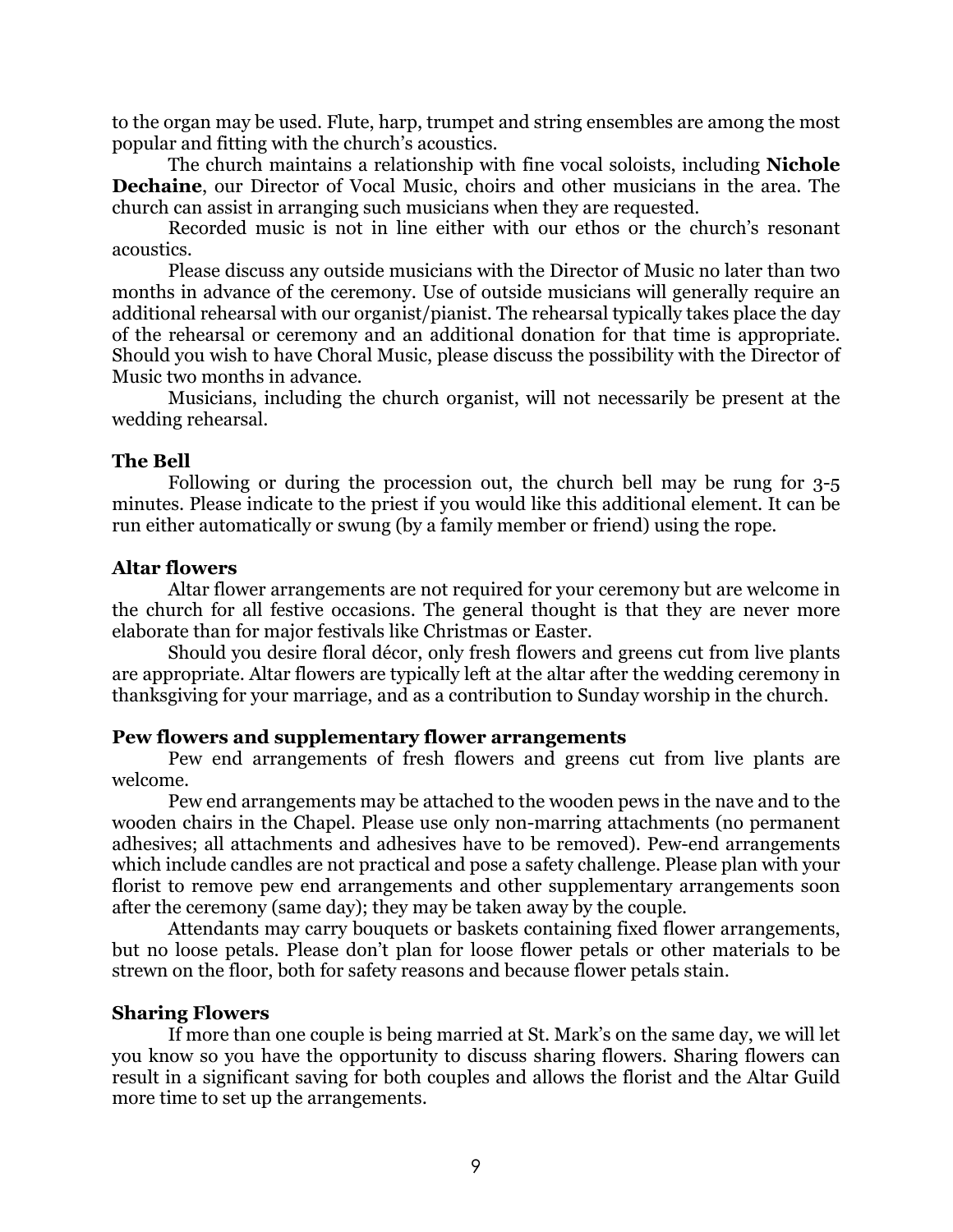#### **Other decor**

There are candles at the altar and they are lit for a wedding ceremony as they are for all worship services. "Unity candles" and related actions (tree planting, sand pouring) are not part of Episcopal Church tradition and tend to detract from the truly significant act of exchanging wedding vows and the giving and receiving of rings.

Cloth or paper runners or other floor coverings present an unsafe hazard for both guests and the bridal party.

Please do not include the release of doves or butterflies, sparklers, flower petals, rice, birdseed, bubbles, or confetti or other objects to be strewn or blown anywhere inside or outside the church as they present environmental concerns, safety hazards, and cleaning problems.

## **Church furnishings**

Church furnishings and fixtures are in place to support the worship of life of the parish, including your wedding. Please do not plan to move or remove any of the church furnishings or fixtures. Vestments and other altar appointments appropriate to the occasion will be provided by the Altar Guild.

## **Photography and Videography**

While couple frequently end up with hundreds or thousands of images of their wedding, in the long-run, very few, sometimes only one or two have enduring value. Still, photography and videography are always a part of even the simplest of weddings.

Because the wedding ceremony is first and foremost a worship service, St. Mark's has guidelines regarding professional photography and videography. Also, wedding guests are invited to simply experience and enjoy the ceremony without the distraction of cameras or digital devices.

Once the service is over, anyone is welcome to take pictures of all sorts. By prior arrangement, parts of the ceremony may be re-enacted for the purpose of photography.

Both photography and videography by professionals are permitted within our guidelines. All photographers and videographers are asked to sign an agreement signifying that they understand the guidelines and agree to abide by them.

## **Guidelines for photographers and videographers**

The general principle behind church wedding photography and video is summed up in one word: **unobtrusive**.

Still photographers and videographers are welcome to work with available light; please do not use flash or other lighting.

No flash photographs are permitted during the ceremony. The entering procession, only, may be photographed with flash until it passes the font in the center aisle.

Photographers/videographers are asked to avoid entering the center aisle or in any way coming between the members of the procession and the congregation or clergy.

Photographs of the ceremony itself may be taken from the rear of the center aisle or from the chapel (if the chapel is not being used for seating).

Photographs and video may be taken under the direction of the priest for a prescheduled time before and for 15 minutes following the ceremony.

Please position any video camera that is visible to the congregation on a tripod and leave it on the tripod during the entire ceremony.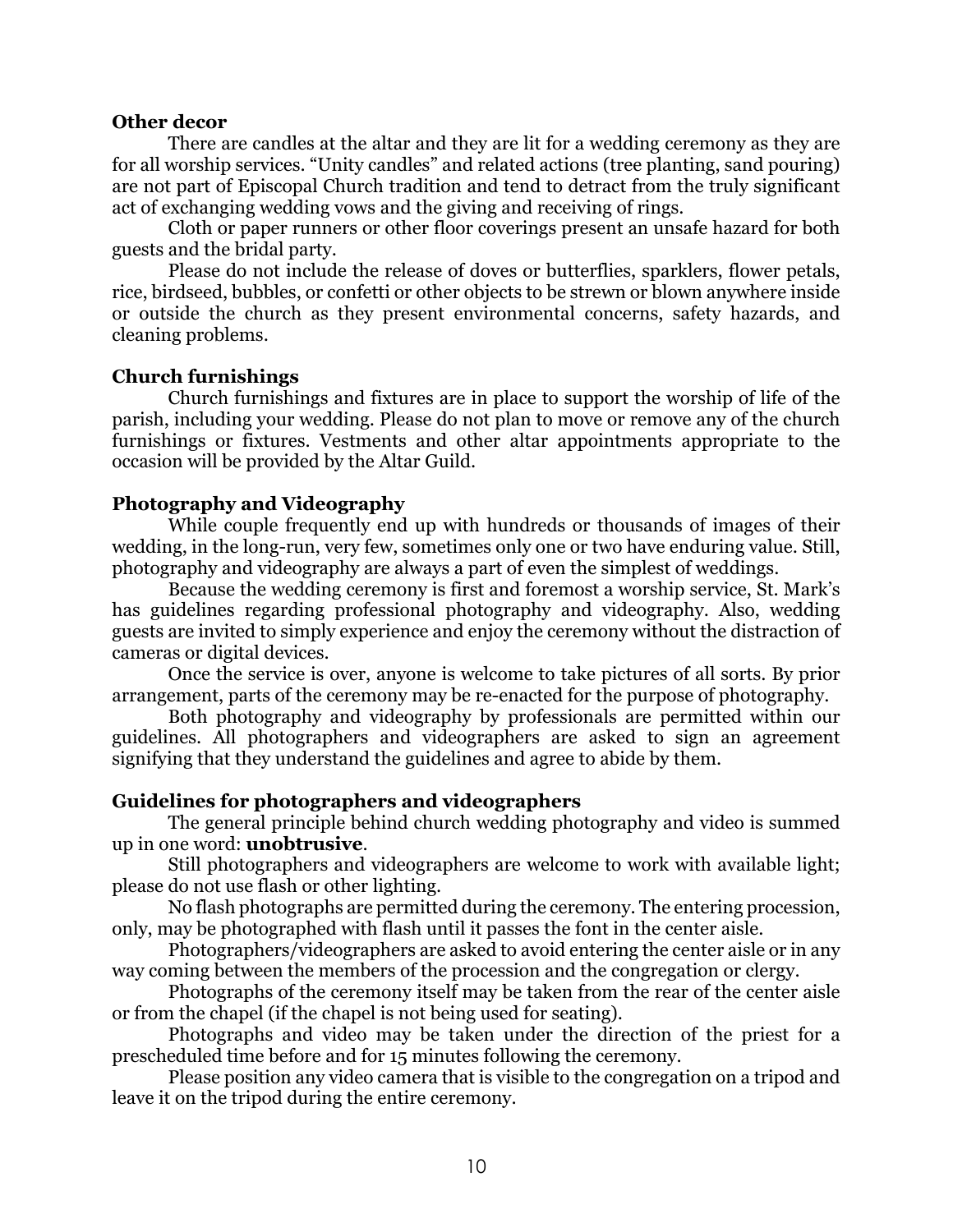An attendant may stand near a video camera tripod to adjust focus as necessary, but may not otherwise move during the ceremony. In the nave, the tripod is located to the side of the altar sanctuary, within the chapel rood screen. In other locations, the priest will point out appropriate places, usually in a doorway to the side of the action. The videographer is asked to make an appointment with the priest to visit and plan this use of the space no less than one week prior to the ceremony.

Please turn on cameras on tripods at least 10 minutes prior to the beginning of the ceremony and don't move them after that time.

While there is no specific dress code for photographers or videographers, please keep in mind that this is a dressy occasion in a dignified setting. A dark business suit, dress, or similar clothing is appropriate. Shirt sleeves, tennis shoes and other informal attire are not appropriate.

## **The service leaflet**

Worship services at the church employ a simple service leaflet or "program," so that the congregation can participate in the liturgy. **If you want this simple service leaflet the priest will prepare it and it is included in your donation.** It will contain all the information required for participation, and it will list the names of the participants in your ceremony. You will be given the opportunity to review a draft before it is printed, early in the week before the wedding. The church uses a consistent template for these leaflets.

If you want something more elaborate, you may choose to print and produce your own service leaflet, at your expense. Any additional inserts may be produced by an outside vendor. While there are no limitations on the design elements of a program that you produce, please use an established template for the marriage rite portion of the program that the priest will give you for your printer, with all necessary service information.

If you use an outside designer and printer, please consider having the priest review a draft. Please include: "Please refrain from photography, video or still, during the ceremony."

## **Your wedding rehearsal**

In most cases, your wedding rehearsal will take place the day before your wedding ceremony and is scheduled at the time we place your wedding on the parish calendar. St. Mark's will try to accommodate the preferred date and time for your rehearsal. The church calendar and the priest's schedule permitting, rehearsal times may be planned with the priest to begin anytime from 10 am through 5 pm. **It is important for all to be present on time**; advise your wedding party in a way that will assure they are prompt (some couples give a time 30 minutes prior to the start).

The wedding rehearsal is **conducted by the priest and takes one hour**. You, and all the participants in the ceremony, will have the opportunity to walk through the entire ceremony, ask questions, and work out any logistical details. Being familiar with the space and with what is asked of participants during the ceremony helps make all members of the wedding party more comfortable and helps to ensure a gracious and memorable ceremony.

**All participants in the ceremony attend the rehearsal**: maid/matron of honor, best man, bridesmaids, groomsmen, ring bearers, flower girls, readers, ushers, anyone who will walk in procession, and visiting clergy. Everyone should be ready to begin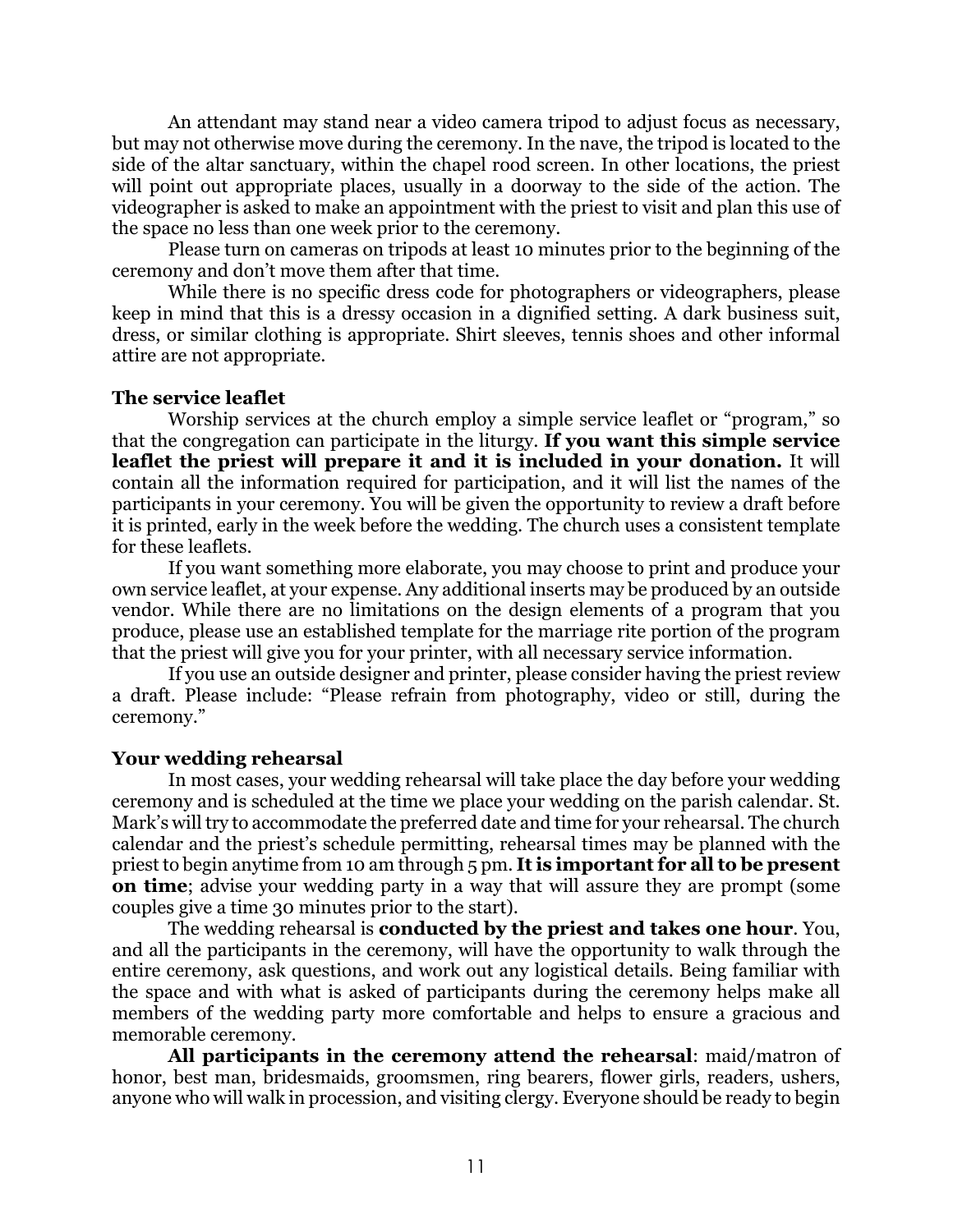at least five minutes before the scheduled time for the rehearsal, gathering together inside the church. Often, a rehearsal dinner or other gathering follows the rehearsal and starting on time means arriving on time for that next event.

The wedding planner is welcome to attend the rehearsal, and the priest may consult with her or him to designate certain mutually-agreed functions, though she or he has no set role during the rehearsal or the wedding ceremony itself. The organist (or other musicians) will not necessarily attend the rehearsal.

**Bring your marriage license with you to the rehearsal.** Having your marriage license in hand the day before the ceremony helps to ensure that both your and our legal obligations are satisfied. Also, the priest and church staff can complete the necessary paperwork before you arrive for the wedding ceremony.

## **A note about children**

Children are welcome at St. Mark's-in-the-Valley without qualification. Children are always welcome in worship, and weddings are no exception. We are mindful that children have their own needs and sensibilities, and that those needs and sensibilities can change on a dime! Some will feel excited and honored to participate in the ceremony; others may feel uncomfortable and anxious.

We invite you to discern the needs and sensibilities of children and honor them in your wedding plans. As you plan your ceremony, the priest can advise you about ways to involve children that meet their needs while fully including them. At the rehearsal, they will have the chance to walk through the ceremony and experience the spaces. We remain **flexible as to their ability to participate** and to accommodate their needs in ways that maintain the best and most relaxed environment for all involved.

## YOUR WEDDING DAY

The wedding party **arrives 45 minutes to an hour before the scheduled time** of your wedding. All the careful planning and preparation with your partner and family, the church clergy, staff, and others has been done. Now you can relax and enter fully into the experience of your wedding.

## **Dressing and preparation areas**

The parlor and parish office are available for the wedding couple and their attendants to gather prior to the ceremony. Both are air-conditioned, a full-length mirror is available, and restroom facilities are adjacent. Drinking water is available. Please do not bring food or other beverages.

## **No alcohol or unprescribed medications before your wedding**

Please do not bring alcoholic beverages to the church and do not drink alcohol or take other mood-altering medications prior to the ceremony, except under treatment and supervision of a physician or other professional. Unwisely in our culture, we often dull our senses at key moments, fearing the feelings that naturally come at important points in our lives. Regrettably, the result can be an unnecessary disaster or not being able to be fully present for or to clearly recall this pivotal event.

Considering the level of personal and financial investment in and the special nature of your wedding celebration as a whole, you may want to carefully consider the role that alcohol will play in all of the various related gatherings. At the least, consider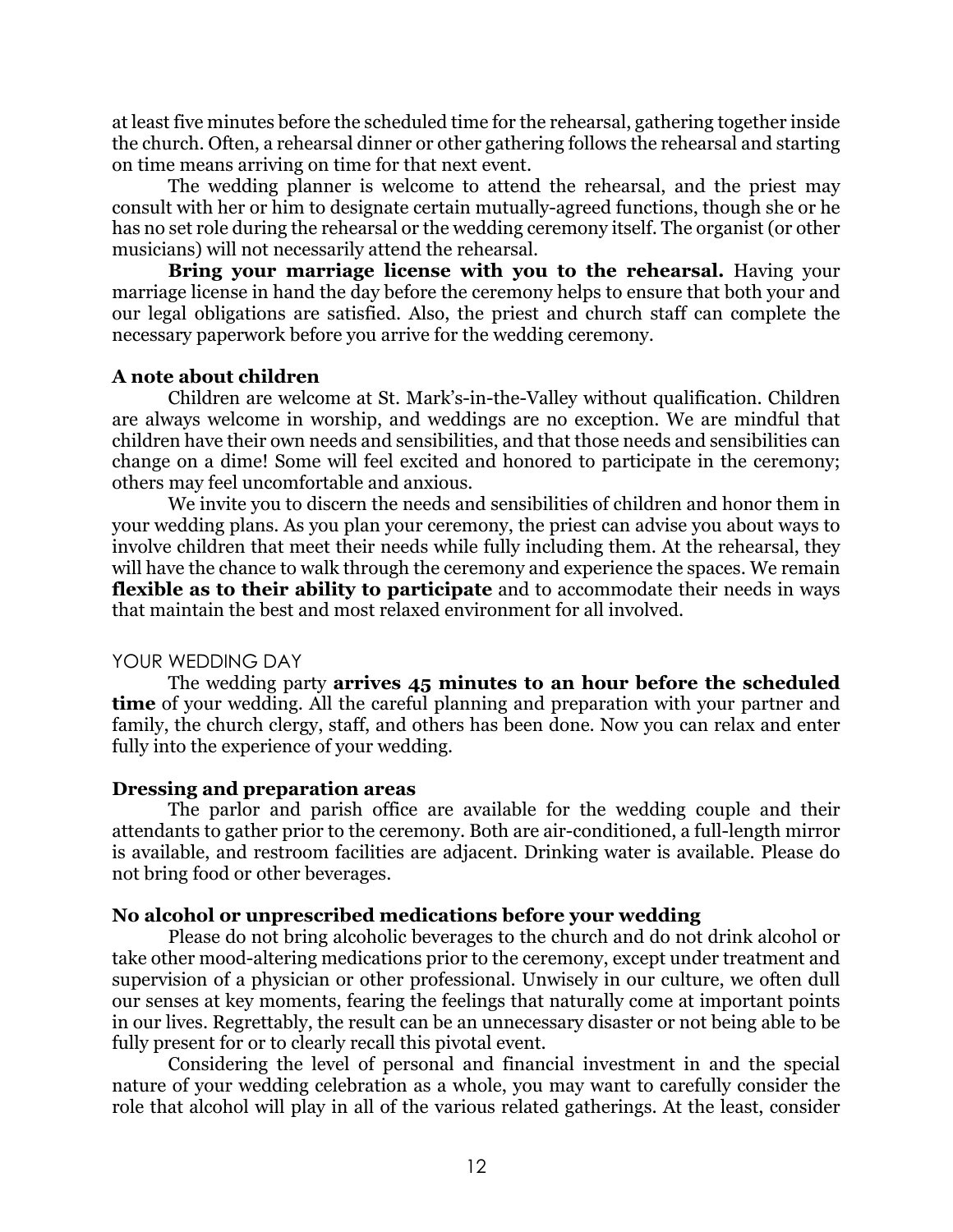planning for truly attractive non-alcoholic alternative beverages for guests who may choose to either space their alcohol intake or who need to drive or simply don't drink alcohol.

## **Parking**

Parking is quite easy at St. Mark's-in-the-Valley in our 70-car parking lot and on adjacent streets.

## **Your wedding begins**

About 20 minutes before your service is scheduled to begin, the organist will play a selection of prelude music as guests are seated. Promptly at the scheduled time of your ceremony, the procession begins and you and your partner take this life-long step into a marriage intended for your mutual joy.

## **The priest mails your signed license to the county clerk**

After the wedding, the priest will mail the signed license to the appropriate county clerk. Your marriage license will then be filed in the county where you obtained your license, and you should be able to obtain a certified copy from the clerk 4-6 weeks after the wedding date. When you get your marriage license, you will receive instructions on how to get a certified copy of your marriage certificate.

## ST. MARK'S STACY HALL AND COURTYARD AS A RECEPTION VENUE

While your reception may be anywhere in the area, if you choose to have your reception at St. Mark's, we have the facilities. Our parish hall, Stacy Hall, offers a beautiful and flexible space that will accommodate 150 guests for a sit down dinner reception and a lovely courtyard space for a welcome reception. To provide for more people, the courtyard can be used for seating and the hall for the welcome reception. The donation for using Stacy Hall and the courtyard is \$1,500 for non-members and includes tables, chairs and many other furnishings and fixtures that you will not need to rent separately. Also, transportation and parking for guests is greatly simplified.

If you decide to use Stacy Hall for your reception, we have a list of several preferred caterers who have experienced using our kitchen and our venue. St. Mark's can provide building use guidelines, should you choose to use Stacy Hall.

## DONATIONS

The donation for your wedding covers a variety of fixed costs, personnel costs, stipends, and contractual obligations of the church. Your donation includes premarital planning and preparation conversations with the priest and parish staff, a clergy honorarium recognizing time spent planning, rehearsing and officiating, the organist's planning, rehearsal and performance time, the work and supplies of the Altar Guild, a simple printed program, and use and maintenance of the church, including rehearsal time and space, dressing areas and time for pre and post-wedding photography. Your donation recognizes that the church is here because many members are regularly donating money, time and skill year by year and season by season. With your donation, you join in and do your part, participating with the members in supporting the ongoing availability of the church for both non-members and the wider community.